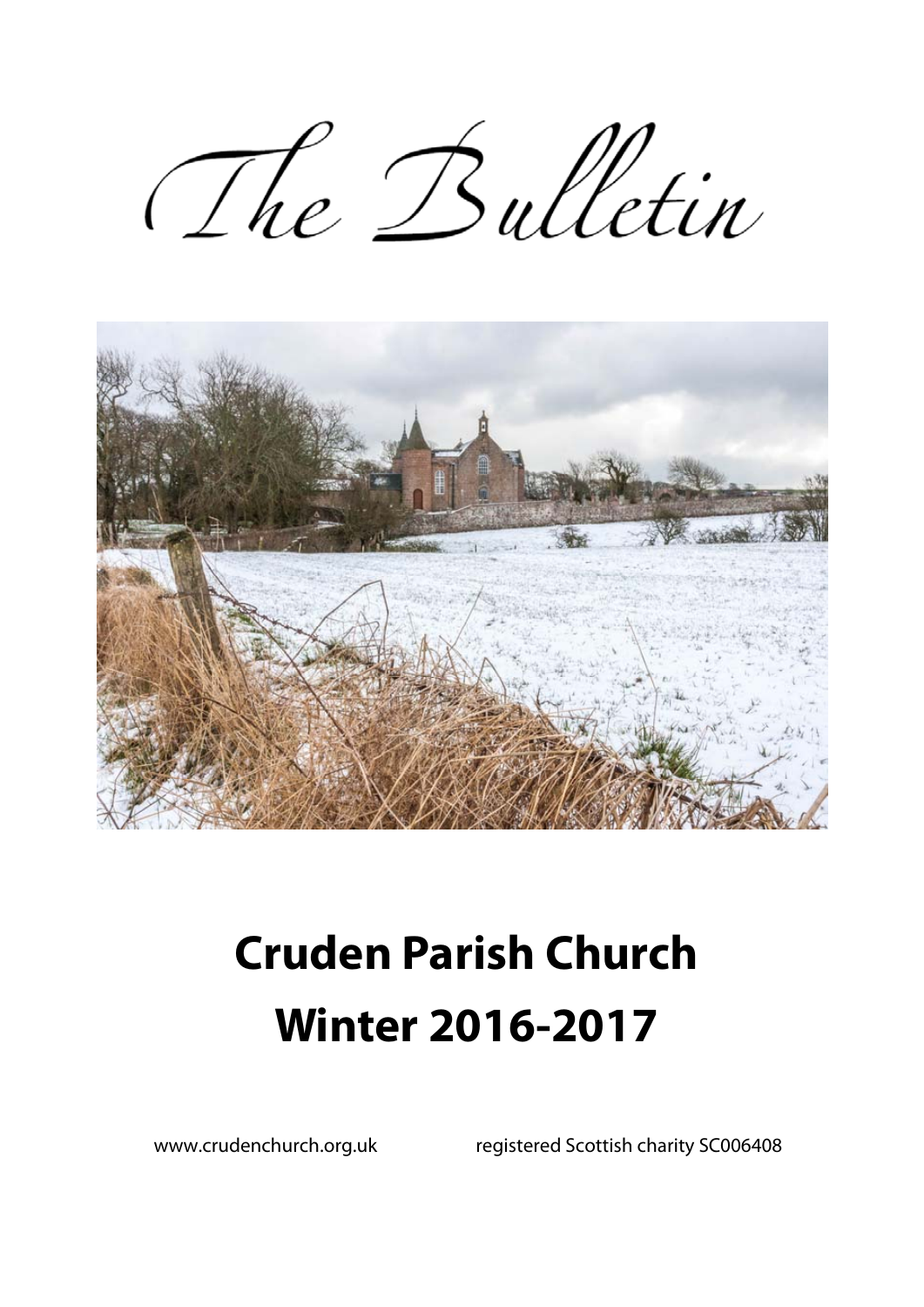## **Diary Dates Winter 2016-17**

Worship services will continue every Sunday in the Church at 10 am

#### **DECEMBER**

| Monday 12th     | Guild Christmas Party - St Olaf 7 pm                                                                         |  |  |
|-----------------|--------------------------------------------------------------------------------------------------------------|--|--|
| Thursday 15th   | Messy Church in Hatton Public Hall 3.30 pm                                                                   |  |  |
| Sunday 18th     | Christmas Family Service - 10 am<br>Songs of Praise - St James' Church 4 pm<br>Christingle Service - 5.30 pm |  |  |
| Saturday 24th   | Christmas Eve Service - 11.30 pm                                                                             |  |  |
| Sunday 25th     | Christmas Day Service - 10 am                                                                                |  |  |
| <b>JANUARY</b>  |                                                                                                              |  |  |
| Monday 9th      | Watch & Talk Group, Main St, Cruden Bay 7.30 pm                                                              |  |  |
| Tuesday 10th    | Craft Group in Hall 1.30 pm                                                                                  |  |  |
| Thursday 19th   | Messy Church in Hatton Public Hall 3.30 pm                                                                   |  |  |
| Tuesday 24th    | Craft Group in Hall 1.30 pm                                                                                  |  |  |
| Sunday 29th     | <b>MORNING SERVICE</b><br>Sacrament of Holy Communion                                                        |  |  |
| Monday 30th     | Guild in Hall 7.30 pm<br>DVD of the Annual Guild Assembly                                                    |  |  |
| <b>FEBRUARY</b> |                                                                                                              |  |  |
| Wednesday 1st   | Choir Practice in Hall 7.30 pm                                                                               |  |  |
| Monday 6th      | Watch & Talk Group, Main St, Cruden Bay 7.30 pm                                                              |  |  |
| Tuesday 7th     | Craft Group in Hall 1.30 pm                                                                                  |  |  |
| Thursday 16th   | Messy Church in Hatton Public Hall 3.30 pm                                                                   |  |  |
| Tuesday 21st    | Craft Group in Hall 1.30 pm                                                                                  |  |  |
| Sunday 26th     | Morning Service conducted by Rev R Neilson<br>Presentation of Long Service Certificates                      |  |  |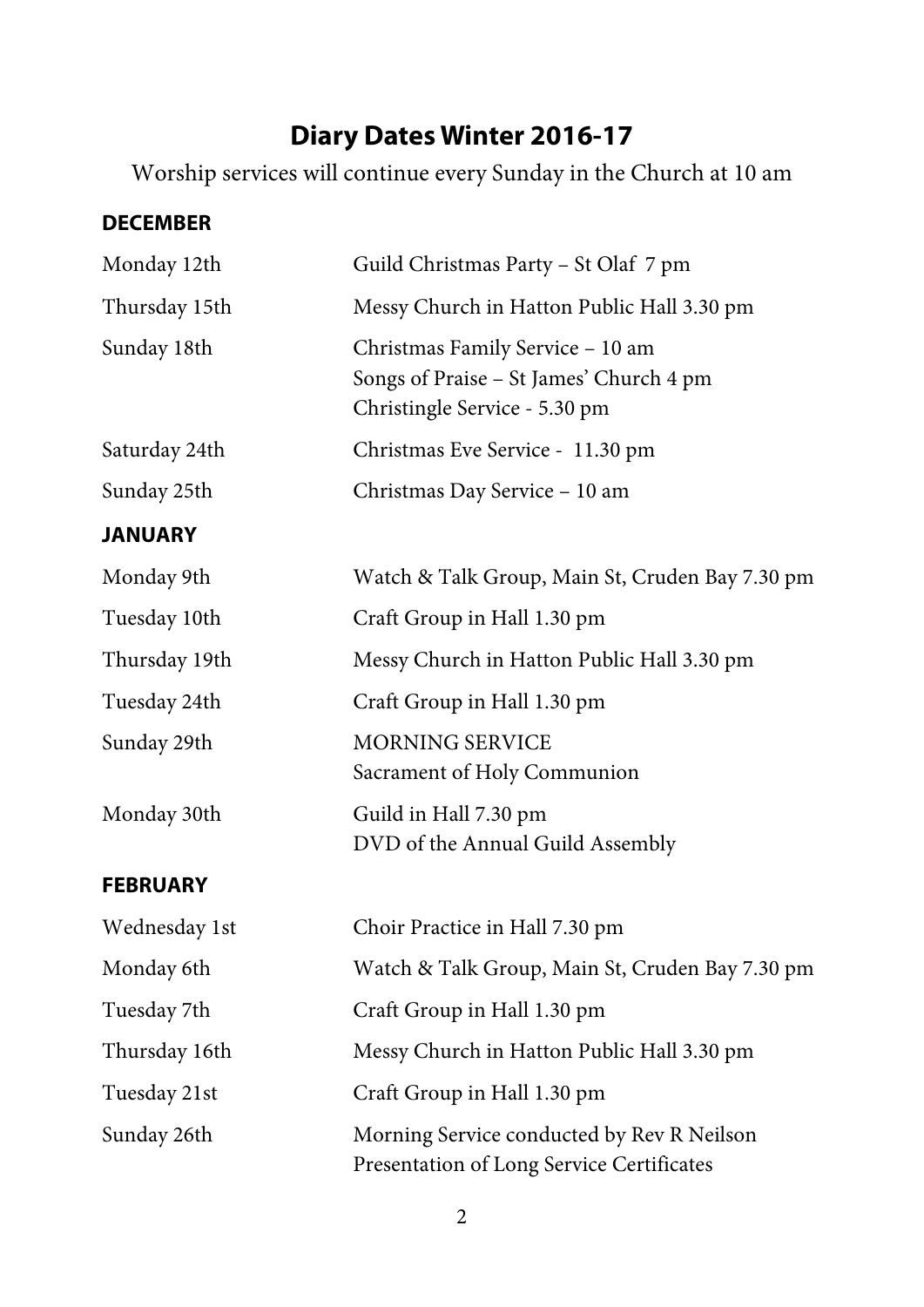| Monday 27th | Guild in Hall 7.30 pm<br>Guild Theme "Go in Joy – Rev Sheila Kirk |
|-------------|-------------------------------------------------------------------|
| MARCH       |                                                                   |

Wednesday 1st Choir Practice in Hall 7.30 pm



## **Christmas Services**

This year our **Christingle Service** will be held on Sunday 18 December at 5.30pm . The **Christmas Eve Service** will begin at 11.30 pm.

## **Christmas Offerings**

The Kirk Session has decided that the charity to benefit from the offerings at Christmas services this year will be Mission Aviation Fellowship. MAF is a Christian charity who use light aircraft to deliver aid, both spiritual and physical to people living in some of the most isolated communities in the world.

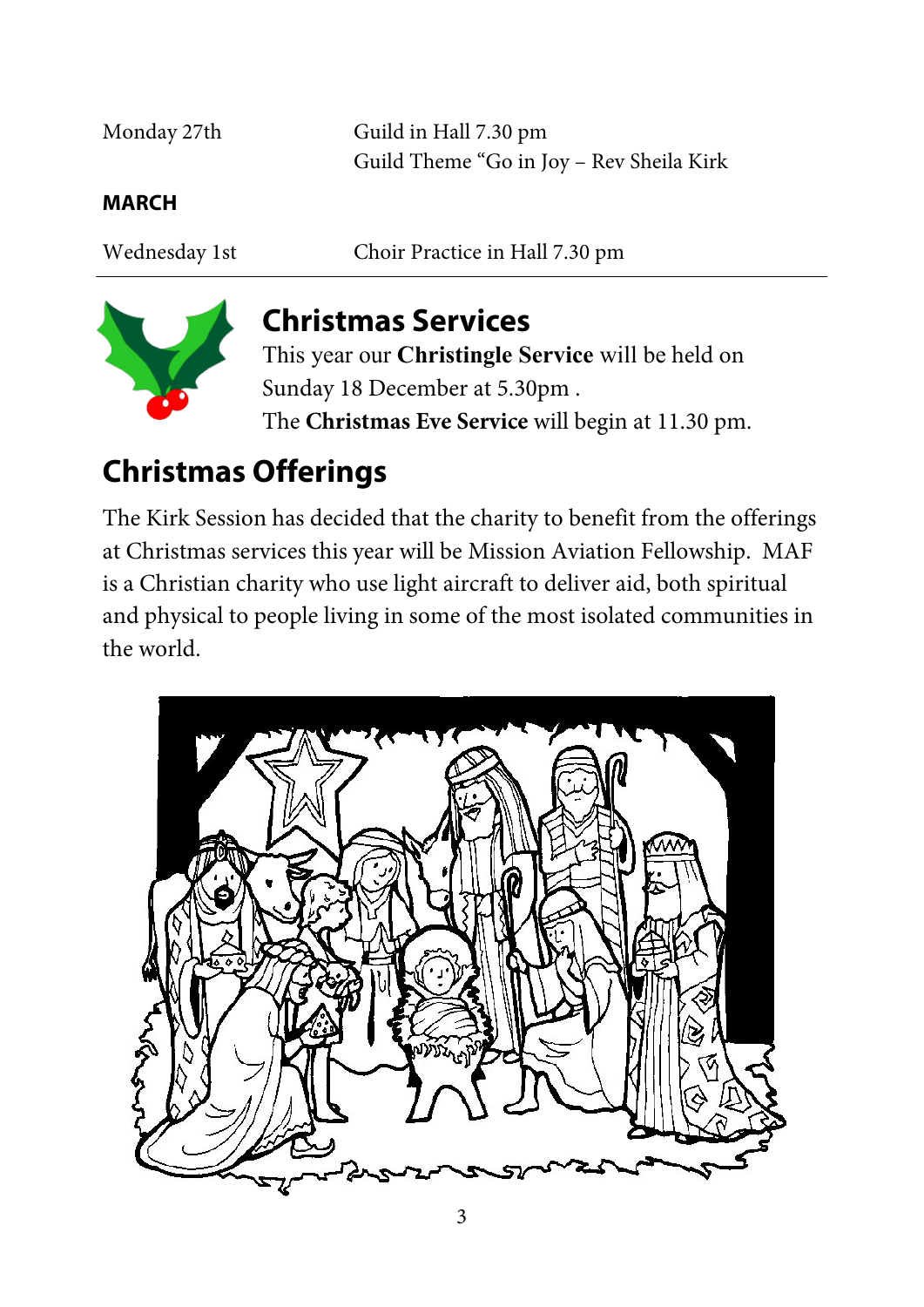## **CHRISTMAS CONCERT**

The Ythan Singers' Christmas concert "White Christmas" is on Friday 16th December at 7.30 pm in St Mary-on-the-Rock, Ellon. It will be the Singers first concert under the baton of Kathleen Cronie, their new musical director. Kathleen Cronie is originally from Dingwall, and studied for an MA in French and Gaelic Studies at the University of Aberdeen before moving on to graduate with a Bachelor of Music (first class honours) from the Ian Tomlin Academy of Music at Edinburgh Napier University. As Kathleen has a real passion for singing she decided to return to the North East to the University of Aberdeen to study for an MMus in vocal music and is currently undertaking a PhD in "Conducting and Vocal Technique". The concert features many Christmas favourites such as "Ding Dong Merrily on High", "Good King Wenceslas", and "Quem Pastores Laudavere" and of course "White Christmas". All are welcome and it is certainly a concert not to be missed. There will be a collection at the



door for The Salvation Army.



Conductor: Kathleen Cronie Accompanist: Rosemary Lund St Mary-on-the-Rock, Ellon Friday 16th December 2016, 7.30pm Donations on the door to The Salvation Army

## **Shoebox appeal**

Thank you to everyone who



helped fill the 34 boxes delivered to the Blythswood lorry and to those who gave generous donations to wards transporting them. You have brightened Christmas for 34 people with your thoughtful boxes.

**Rosemary Reid**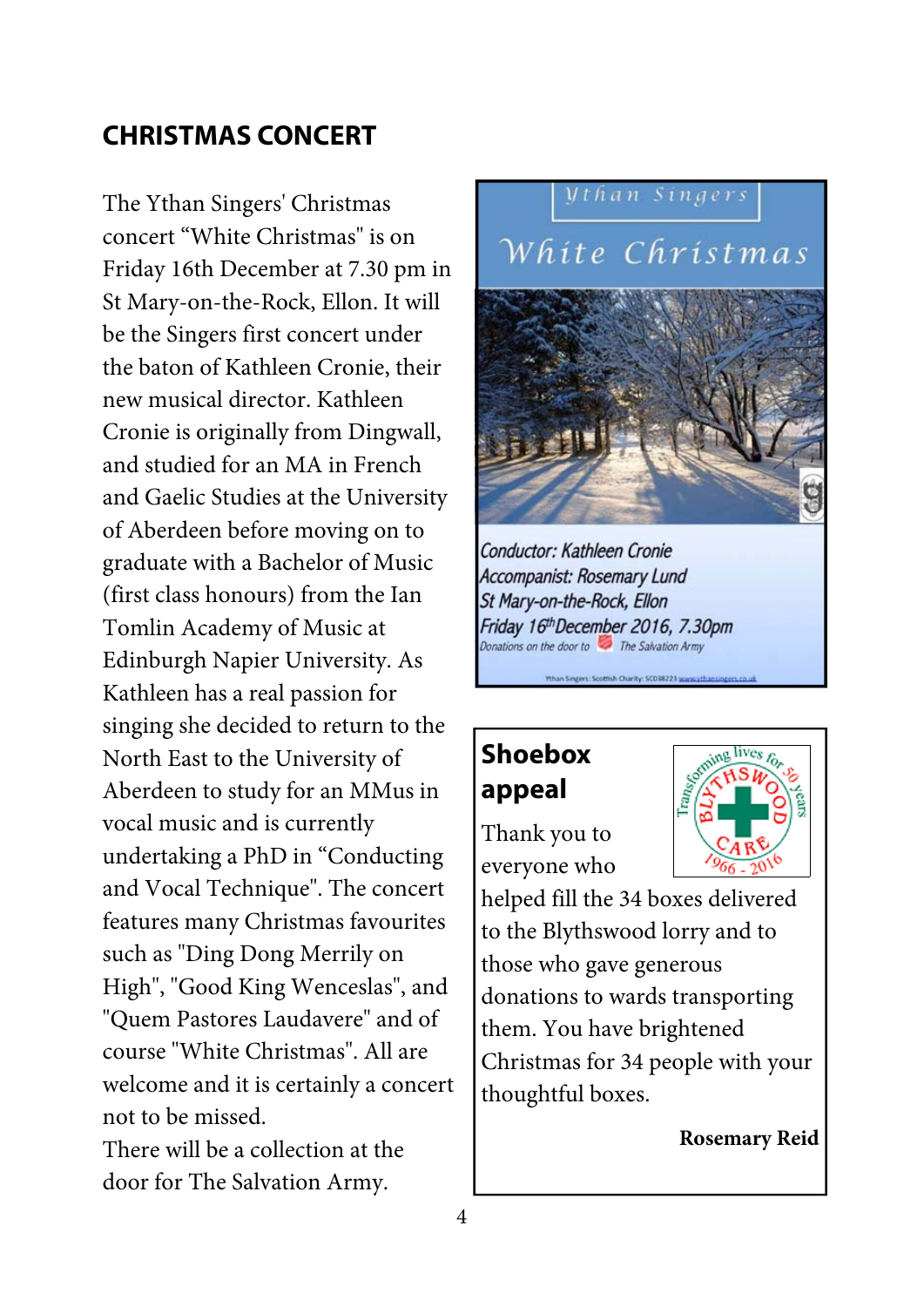#### **CRUDEN GUILD**



*26th September 2016* The speaker for our opening meeting this year, due to illness, had to cancel, so we were most grateful to

Robert Esson, for agreeing to come along at short notice. Robert with the help of slides presented an excellent and informative talk about the work of MAF (Mission Aviation Fellowship) a charity which is very close to his heart.

Robert brought home to us how the work and aid that MAF provides, brings much needed help and support to those in poor outlying areas. We in the Western World, could never understand the difficulties that exist in these remote areas in getting medical help. Robert's presentation certainly gave us all food for thought and left us feeling grateful for all that we have and often take for granted.

#### *31st October 2016*

Rosemary welcomed members to another well attended meeting and after devotions, introduced Mr

Stewart Paul, who transported us with his beautiful photos and excellent talk to Hong Kong.

As this is Stewart and Carol's favourite haunt, having had three visits, we were treated to a truly interesting and descriptive tour of Hong Kong. With excellent slides and a well documented history, Stewart's teaching experience was evident and he provided a most enjoyable evening. We very much look forward to hearing where Stewart and Carol are heading next.

#### **Lorraine Neilson**

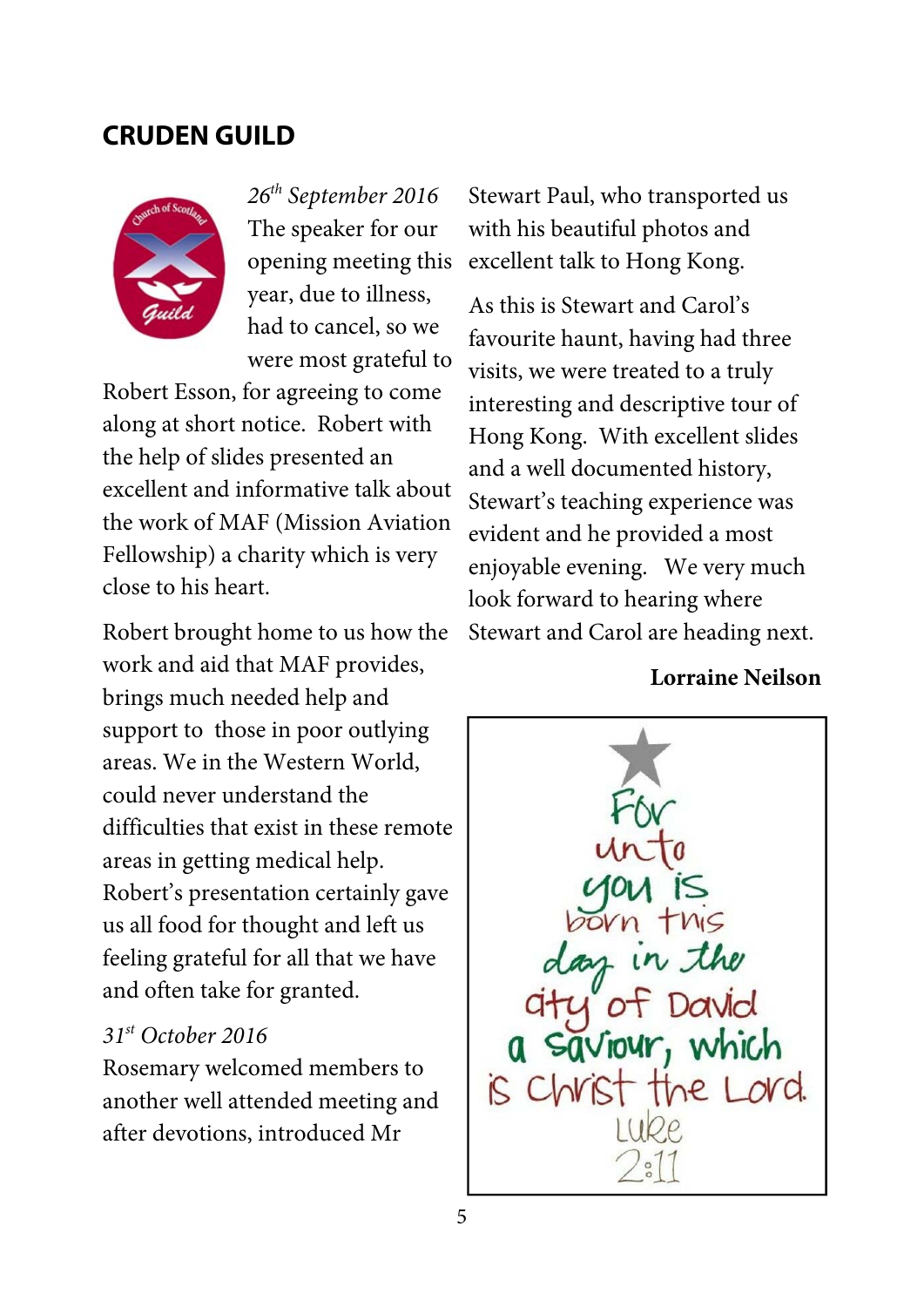

This Autumn we watched "Jerusalem: The Making of a Holy City. No 1 and No.2" and "Trouble in Amish Paradise."

From the earliest times, when a source of water was discovered, Jerusalem became a desired settlement for many different tribes. First the Jews made it

their Holy place but later Moslems and Christians also centred their faith in the city, building beautiful places of worship for their followers.

Conflicts arose, and as a result, the buildings and religious symbols of opposing faiths, were destroyed and whole communities had to leave. Jews, at one time, in their history were banned for one thousand years.

At other times the city flourished and today, in spite of many wars, it remains the Holy City for the three most important world faiths.

"Amish Trouble in Paradise." Took us to the beautiful countryside of Philadelphia where the Amish community try to maintain a way of life brought from Europe 300 years ago. The community, ruled by church elders, are only allowed to read the Bible written in an ancient form of German. The DVD describes the dilemma of two young Amish men who, when they read the modern Bible find they can no longer accept the rigid rules of the church elders.

Excommunicated, they turn to other churches but when a crisis occurs in one family they find the Amish church community supports them although they can no longer worship as before.

 We found these three DVDs to be interesting and enlightening and they evoked good discussions each evening.

We meet again on January 9<sup>th</sup> and would welcome more friends to join us.

#### **Annette Garden**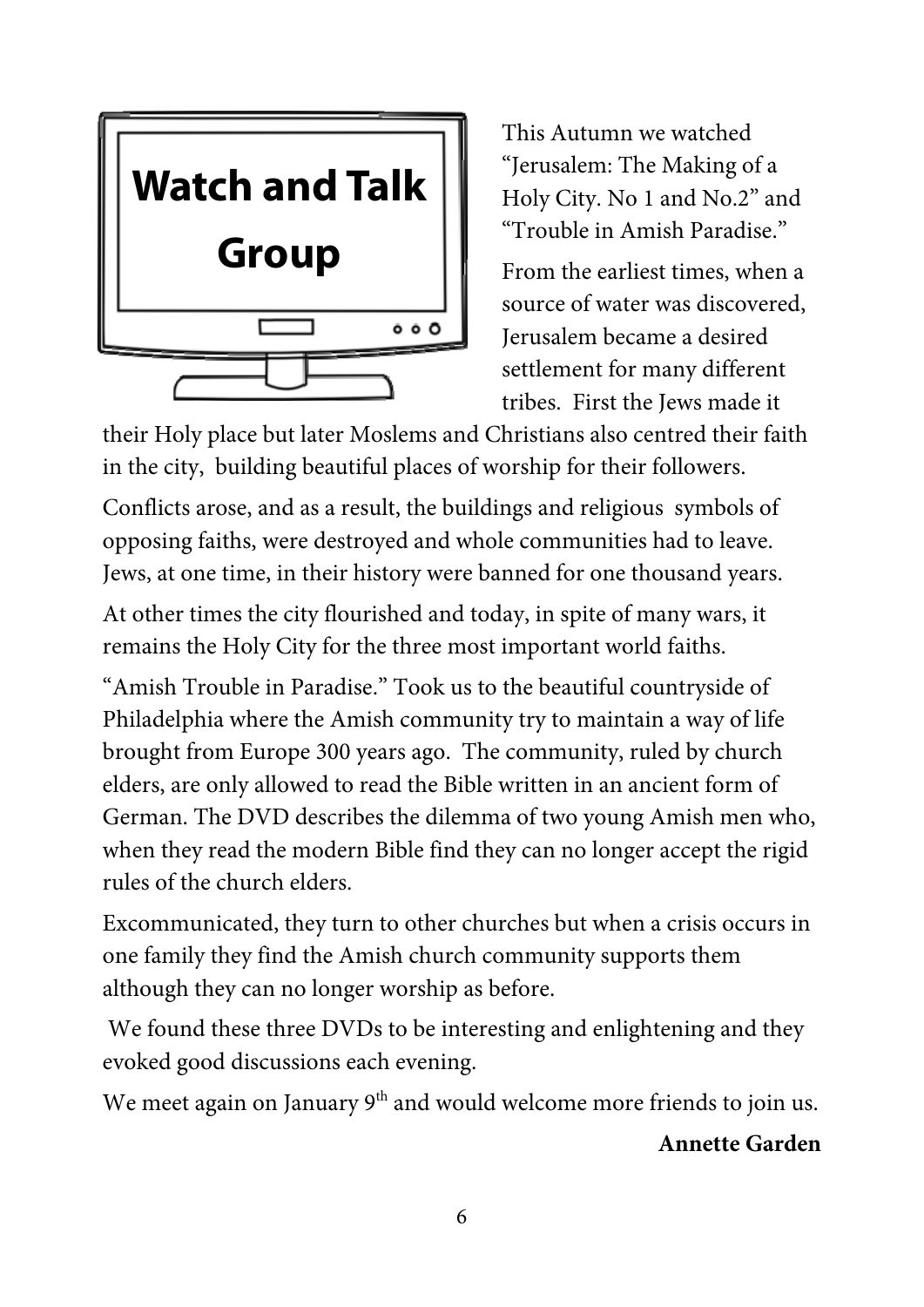

## **Happy Birthday, Margaret!**

Around fifty friends of Margaret Cruickshank gathered in the Church Hall in October to celebrate her 96th Birthday with Afternoon Tea. She is photographed with her long time friend Violet Penny and also with those in the company who had known her for more than fifty years.





## **Pastoral Care**

Your Kirk Session is continually looking at ways to improve our provision of Pastoral Care for our members. We recognise, as a Church, that this can be a delicate and sensitive area for many and it is important that we recognise the wishes of people and will only visit when requested to do so. However, for Pastoral Care to be meaningful and effective, we need members to inform us if they wish a pastoral visit from one of our Elders. We also need you to inform us if there are any of our members that you feel may be in need of a visit.

If you want a visit then please contact one of the District Elders named on the back page of the Bulletin or Robert Esson, Session Clerk.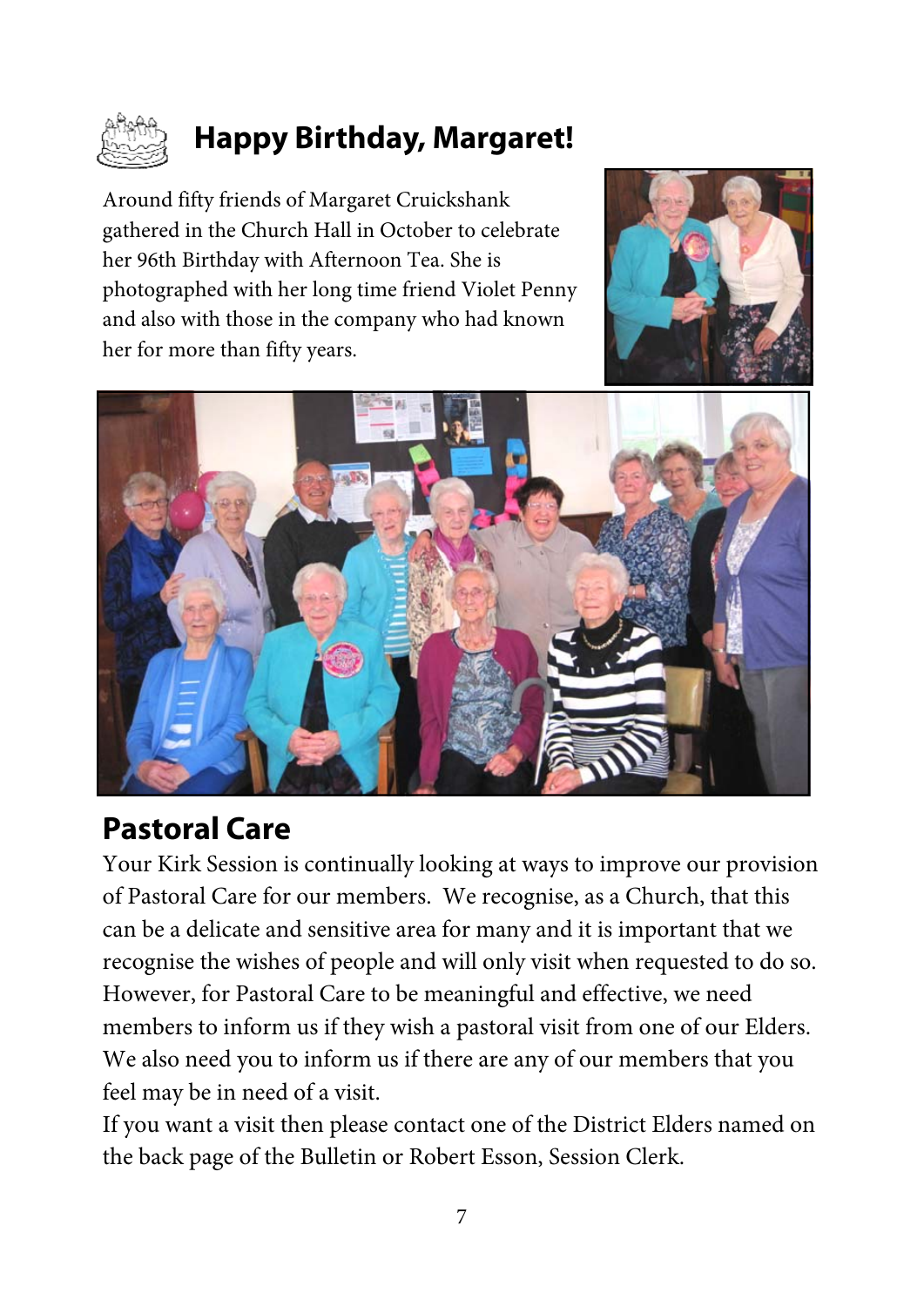## **CRUDEN CHURCHES' WALKING GROUP**

After a picnic lunch at the old railway station at Maud nine walkers set off on a nice sunny day in September for Strichen along the Buchan Way, As we were on the old railway line the walk was quite straight forward and in no time at all we arrived at Strichen where we met up with two other walkers who had gone on a shorter walk. Refreshments were enjoyed at The Lodge, Strichen.

On Sunday 9 October 21 walkers took the short journey to Peterhead where we met up with Stephen Calder who walked with us round a short part of the Peterhead Town Trail. Stephen has a vast knowledge of how Peterhead looked back in the eighteen hundreds and was able to show us where the first churches were built along with the history of buildings which are still standing today. After a very interesting couple of hours it was time for a cup of tea. Thanks go to Stephen for all the work he did organising this walk.

**Maureen Esson** 

## **Sessions**

Palace Hotel, Prince Street,

Peterhead Thursday 15 December 2016

2-4.30 pm & 6-8 pm

Monday 19 December 2016

2-4.30 pm & 6-8 pm

**PLEASE NOTE VENUE** 

## **2017 FLOWER CALENDAR Blood Donor**

The Calendar for the Church will now be found on the notice board at the Church and members are invited to add their name beside any date on which they would wish to place flowers on the communion table. The gift of such flowers is always greatly appreciated. In particular, it is hoped that the early months of next year will soon be filled up.

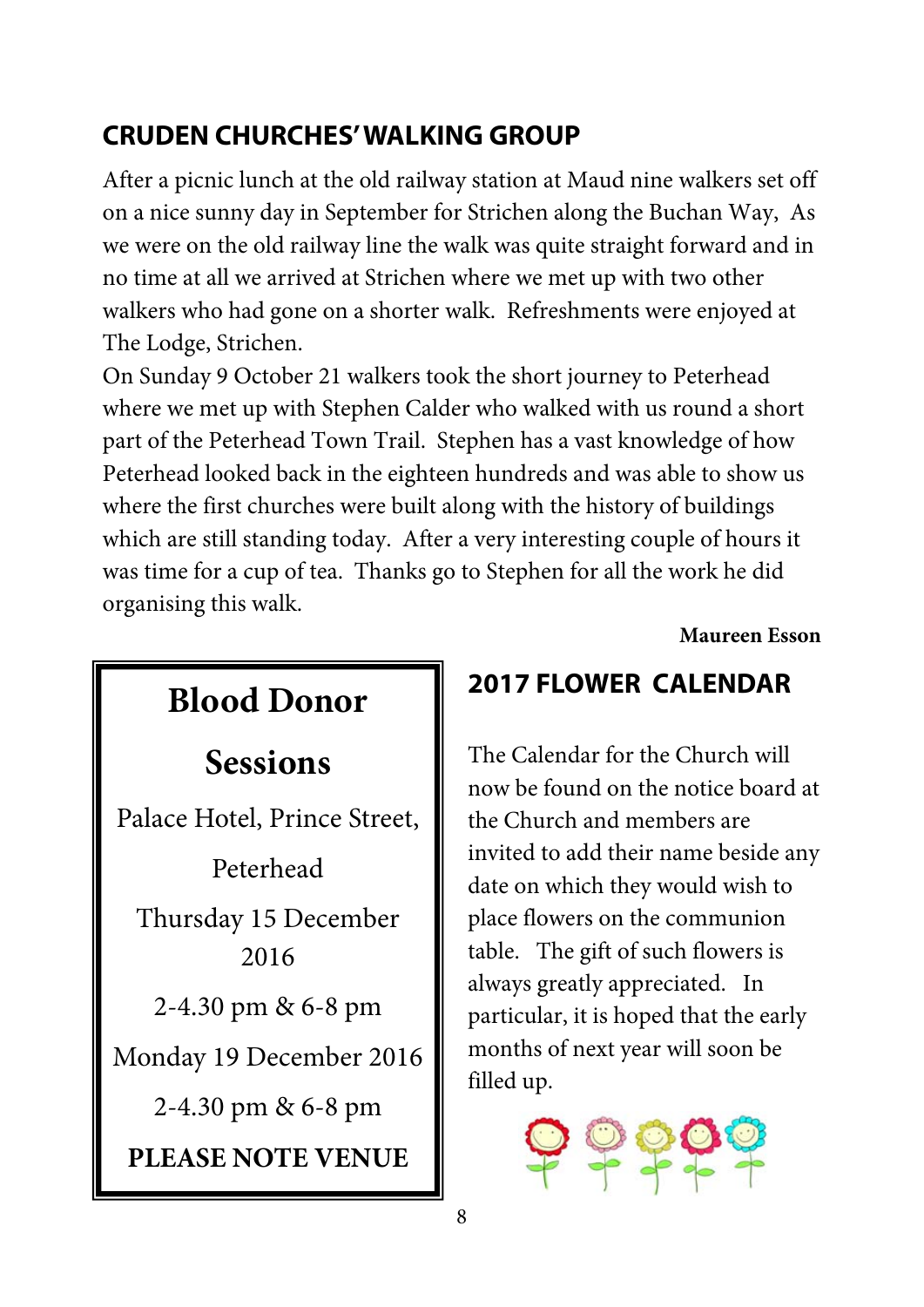## **MESSY CHURCH**

Messy Church is going from strength to strength. We have around 30 children who all enjoy the activities we provide. Children come along because their friends tell them they have fun at Messy Church. We are grateful to the enthusiastic volunteers who help us and more are always welcome.

Dates for the diary.

- December 15th Christmas Party
- January 19th
- February 16th

 Best wishes for the Festive Season from the Messy Church team.



## **CRUDEN CRAFT GROUP**

The Craft Group met at the beginning of November, after a break due to the sudden and untimely death of Kathryn Anderson. We were all very sad that afternoon but shared our happy memories of her time in the craft group, remembering how she was always willing to help anyone learn a new craft or offer advice and of course all the many beautiful garments she produced, such were her exceptional skills in both knitting and crochet. She will be greatly missed by all of us.

The group continues to produce blankets, jumpers, hats, scarfs, baby garments etc., and as usual these have been distributed to a number of local charities. The time of the group has been changed to 1.30 – 3.30 to allow drivers to travel home in daylight. If these new times prove popular, they may become a permanent feature. There will be a break in December with the next meeting being 10 January 2017. Anyone wishing to come along and see what we do would be made most welcome.

**Carol Paul** 

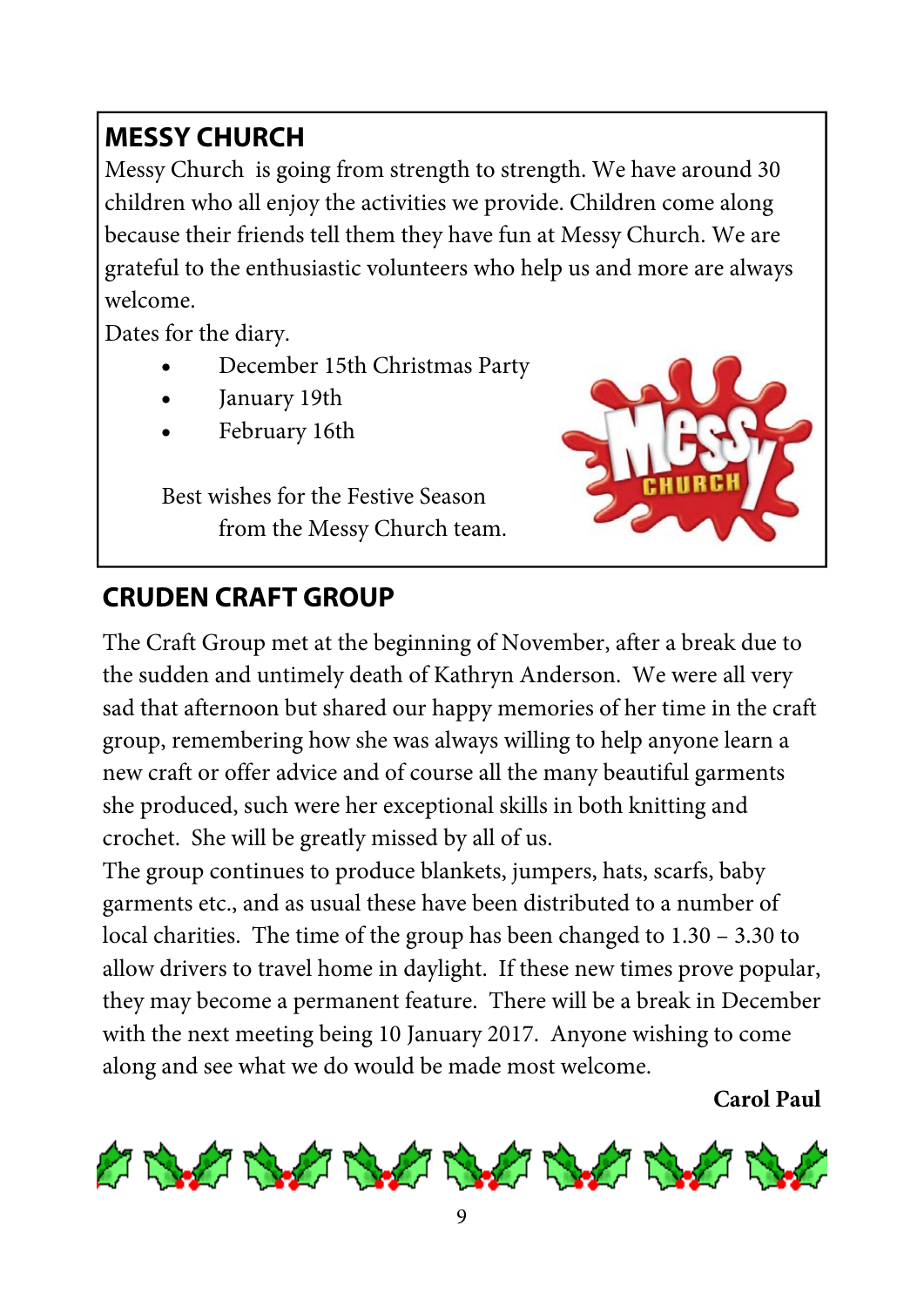## **PARISH REGISTER**

#### **DEATHS**

Mr George Morris, Mossgiel, Parkview, Hatton. Mrs Kathryn Anderson, West Byreleask Steading, Slains, Ellon.

#### **BAPTISMS**

Eva Manresa Johnson, 12 Blackcraig Road, Cruden Bay. Kyle Alexander Mackie, 10 Morrison Place, Cruden Bay.

#### **WEDDING**

Michael Noble and Anne Cantlay, Hillview, Parkview, Hatton

#### **HOLY COMMUNION**



### **29 January 10 am**

**Duty Elders** Irene Will, Kathleen Craig, Annette Garden, Kate Clark, Betty Forester, Jim MacDonald, Beatrice Fawkes, Peter Slamaker, Joyce Willox, Maureen Esson.

The next issue of the Bulletin will be published at the beginning of March. Please send all material to be included before

#### **Sunday 19 February 2017** to:

**Fred Coutts Ladebank, 1 Manse Place Hatton AB42 0UQ bulletin@crudenchurch.org.uk**

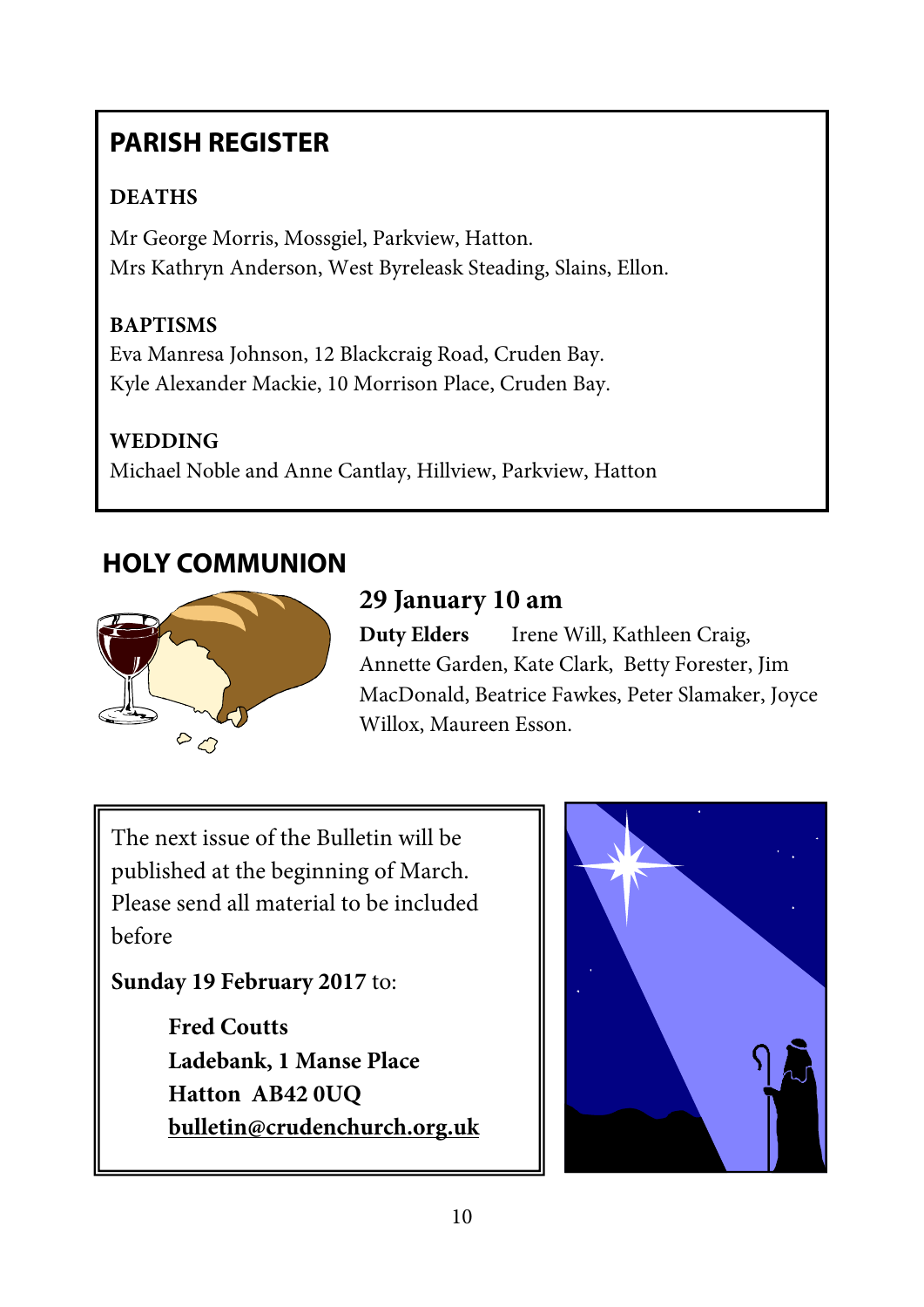## **Sunday Morning Duties 10 am**

| Date   | Door                                              | <b>Flowers</b>         | <b>Teas</b>                               | Children                                        |
|--------|---------------------------------------------------|------------------------|-------------------------------------------|-------------------------------------------------|
| 4 Dec  | Norma Forman<br>Iris Durno                        | Mary Bratton           | <b>Iennifer Emslie</b><br>Marilyn Samways | Karla Buswell<br>Maureen Reid                   |
| 11 Dec | Rosemary Reid                                     | <b>Betty Forrester</b> | June Manning                              | Katherine Hyman<br>Helen Smith                  |
| 18 Dec | Rosemary Reid<br>Coreen Phillips                  | <b>Beatrice Fawkes</b> | Norma Forman<br><b>Beatrice Fawkes</b>    | Karla Buswell<br>Katherine Hyman<br>Helen Smith |
| 25 Dec | Margaret Adams<br>Kate Clark                      | <b>Beatrice Fawkes</b> | No Teas                                   | School Holidays<br>No Junior Church             |
| 1 Jan  | Margaret Adams<br>Kate Clark                      | <b>Muriel Cantlay</b>  | No Teas                                   | School Holidays<br>No Junior Church             |
| 8 Jan  | Shonah Taylor<br>Wilma Moir                       | Muriel Cantlay         | Elma Cumming<br>Kathleen Craig            | Kathrine Hyman<br>Maureen Reid                  |
| 15 Jan | Shonah Taylor<br>Wilma Moir                       | Fiona Stephen          | Fiona Stephen<br><b>Irene Stott</b>       | Karla Buswell<br>Helen Smith                    |
| 22 Jan | Irene Stott<br>Fiona Stephen                      | Marine Bruce           | Margaret Adams<br>Rosemary Reid           | Katherine Hyman<br>Rosemary Reid                |
| 29 Jan | <b>Irene Stott</b><br>Fiona Stephen               | Atholene Ritchie       | Marilyn Samways<br>Liz Carnie             | Katherine Hyman<br>Helen Smith                  |
| 5 Feb  | Muriel Cantlay<br>Mary McNaughtan                 | <b>Trish Smith</b>     | Mary Bratton<br>Doreen Buchan             | Karla Buswell<br>Maureen Reid                   |
| 12Feb  | Muriel Cantlay<br>Mary McNaughtan                 | Trish Smith            | Kathleen Craig<br>Margaret Bruce          | School Holidays<br>No Junior Church             |
| 19 Feb | Michael Buchan<br>Kathleen Craig                  | <b>Betty Forrester</b> | <b>NO TEAS</b>                            | Katherine Hyman<br>Helen Smith                  |
| 26 Feb | Michael Buchan<br>Kathleen Craig                  | <b>Betty Forrester</b> | Liz Carnie<br>Elma Cumming                | Karla Buswell<br>Jennifer Emslie                |
| 5 Mar  | <b>Beatrice Fawkes</b><br><b>Robert Petticrew</b> | Mary Bratton           | Jennifer Emslie<br>Iris Durno             | Katherine Hyman<br>Maureen Reid                 |

**Reminder to those on duty**. If you are unable to do door or tea duties, please endeavour to find someone to do them for you.